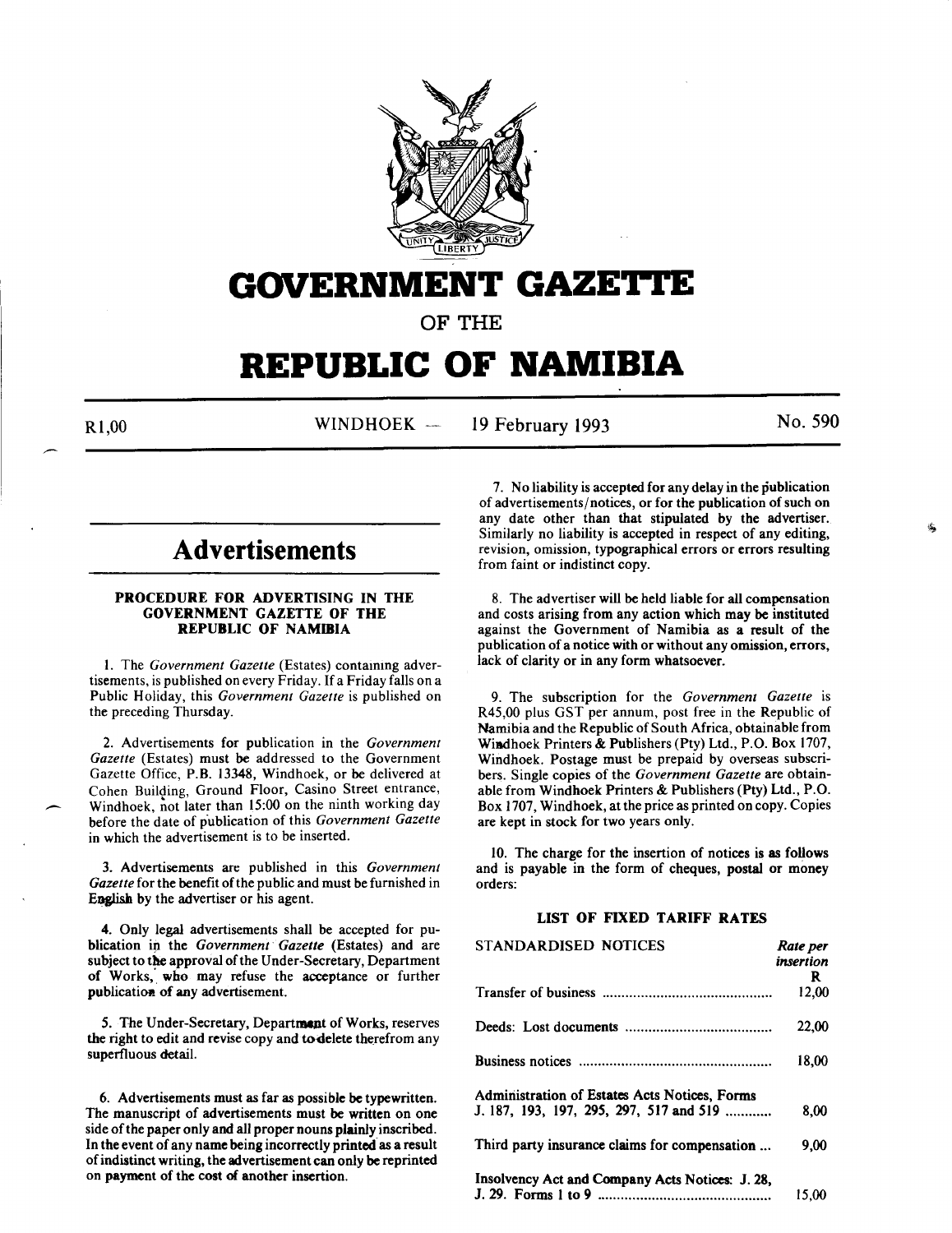15,00

-

 $\overline{\phantom{a}}$ 

'>.·

| $J.B.$ - Forms 2 and 6 - additional statements<br>according to word count table, added to the basic<br>traffic.                                                                                        |        |
|--------------------------------------------------------------------------------------------------------------------------------------------------------------------------------------------------------|--------|
| Change of name (two insertions)                                                                                                                                                                        | 108,00 |
| Naturalisation notices (including a reprint for the                                                                                                                                                    | 8,00   |
| Unclaimed moneys $-$ only in the <i>Government</i><br>Gazette, closing date 15 January (per entry of                                                                                                   | 3,00   |
|                                                                                                                                                                                                        | 18,00  |
|                                                                                                                                                                                                        | 8,00   |
| NON-STANDARDISED NOTICES                                                                                                                                                                               |        |
| Company notices:                                                                                                                                                                                       | R      |
| Short notices: Meetings, resolutions, offers of<br>compromise, conversions of companies, voluntary<br>windings-up, et.: closing of members' registers<br>for transfer and/or declarations of dividends | 40,00  |
| Declaration of dividends with profit statements,                                                                                                                                                       |        |
|                                                                                                                                                                                                        | 90,00  |

|                                                   | 40,00  |
|---------------------------------------------------|--------|
| Liquidators' and other appointees' notices        | 25,00  |
| SALES IN EXECUTION AND OTHER PUBLIC SALES:        |        |
|                                                   | 65,00  |
| Public auctions, sales and tenders:               |        |
|                                                   | 22,00  |
|                                                   | 54,00  |
|                                                   | 82,00  |
| <b>ORDERS OF THE COURT:</b>                       |        |
| Provisional and final liquidations or sequestra-  |        |
|                                                   | 50.00  |
| Reduction or change in capital mergers, offers of |        |
|                                                   | 120,00 |
| Judical managements, curator bonis and similar    |        |
|                                                   | 120,00 |
|                                                   | 15,00  |
|                                                   |        |

II. The charge for the insertion of advertisements other than the notices mentioned in paragraph 10 is at the rate of R3,00 per em double column. (Fractions of a em must be calculated as a em).

Supersession and discharge of petitions (J. 158)

12. No advertisements shall be inserted unless the charge is prepaid. Cheques, drafts, postal or money orders must be made payable to the Under-Secretary, Department of Works, Private Bag 13348, Windhoek.

## ',FORM J 187

## LIQUIDATION AND DISTRIBUTION ACCOUNTS IN DECEASED ESTATES LYING FOR INSPECTION

In terms of section 35(5) of Act 66 of 1965, notice is hereby given that copies of the liquidation and distribution accounts (first and final, *unless otherwise stated)* in the estates specified below will be open for the inspection of all persons interested therein for a period of 21 days (or shorter or longer if *specially stated)* from the date specified or from the date of publication hereof, whichever may be the later, and at the offices of the Master and Magistrates as stated.

Should no objection thereto be lodged with the Master concerned during the specified period, the executors will proceed to make payments in accordance with the accounts.

11/93 KULIKOWSKI Irene Else, 210831 01 0004 7, Windhoek. Windhoek. F.M. Oehi-Trust, P.O. Box 133, Windhoek.

185(92 KOSTNER (born Ungerer) Ute Carola, St. Andrews Garden Villas, St. John's Road, Senderwood, Bedfordview, RSA. Hartmut Ernst Köstner. First and Final. 21 Days. Swakopmund. Swanepoel & Kinghorn, P.O. Box 1455, Swakopmund.

## FORM J 193

## NOTICE TO CREDITORS IN DECEASED ESTATES

All persons having claims against the estates mentioned below are hereby called upon to lodge their claims with the executors concerned, whithin 30 days (or otherwise as indicated) calculated from the date of publication hereof. The information is given in the following order: Estate number surname and christian names, date of birth, identity number, last address, date of death; surviving spouse's names, surname, date of birth and identity number; name and address of executor or authorised agent, period allowed for lodgement of *claims* if *other than 30 days.* 

NEL Jan Johannes Petrus, Windhoek, II June 1940, 400611 02 0033 I, Windhoek, 9 January 1993. Standard Bank Namibia Ltd., (Registered Bank), Trustee Branch, P.O. Box 2164, Windhoek.

60(93 HOENCK Joachim August Theodor, Windhoek, 15 September 1913, 130915 01 0006 1, Windhoek, 16 January 1993. Mr. Klaus Nieft, Agent for the Executrix, c/o Keller & Neuhaus Trust Co. (Pty) Ltd., P.O. Box 156, Windhoek, Namibia.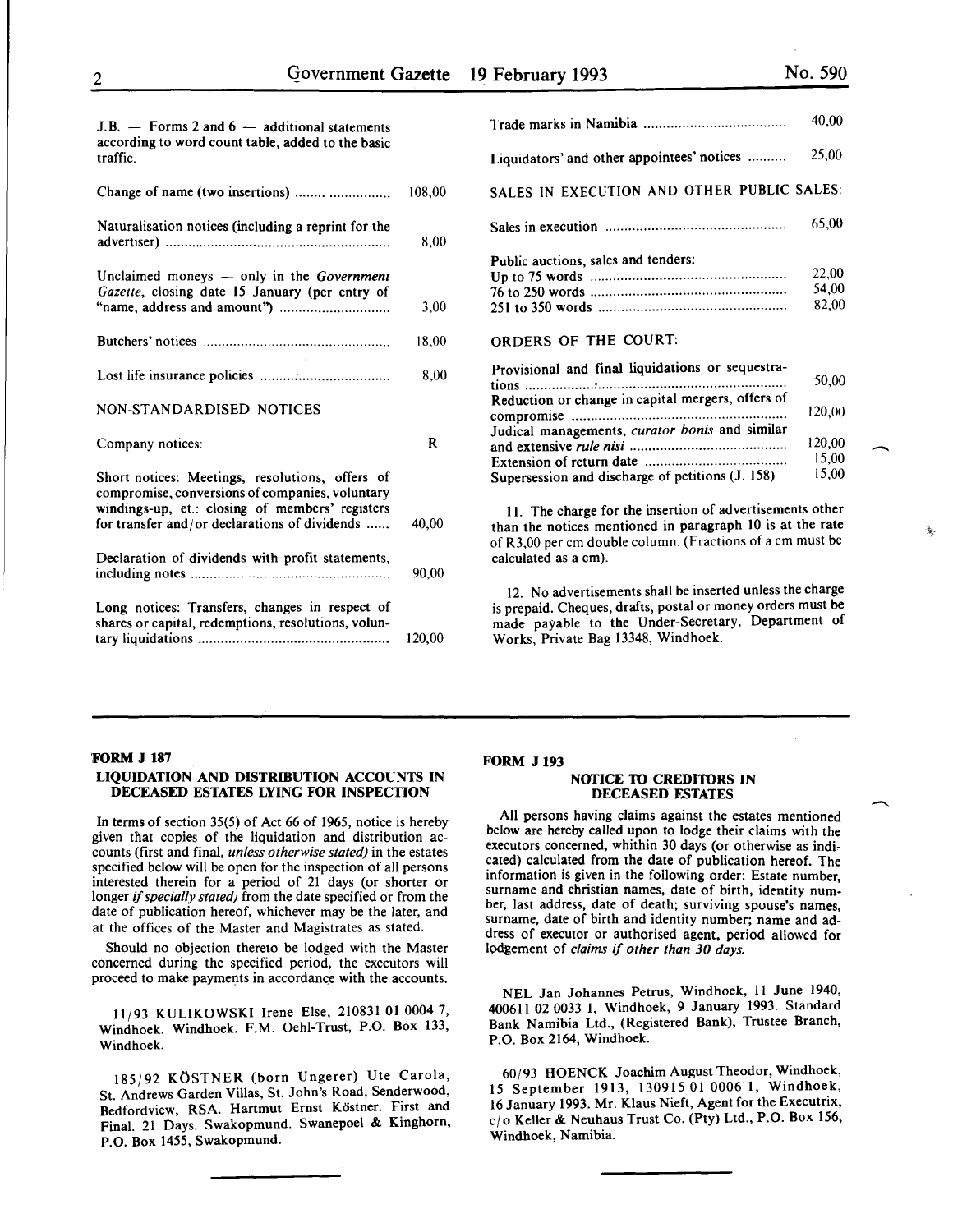### FORM 4

## LIQUIDATION ACCOUNTS AND PLANS OF DISTRIBUTION OR CONTRIBUTION IN SEQUESTRATED ESTATES OR COMPANIES BEING WOUND UP

Pursuant to section 108(2) of the Insolvency Act, 1936, section 136(2) of the Companies Act, 1926, and section 406(3) of the Companies Act, 1973, notice is hereby given contribution in the estates or the companies mentioned below will lie open for inspection by creditors or contributories at the offices of the Master and the Magistrates stated therein, for a period of 14 days, or for such a period as stated therein, from the dates mentioned below or from the date of publication hereof, whichever may be the later date.

W19/78 Insolvent Estate of Albert Jackie Jacobsen. Second Supplementary. First and Final Liquidation & Distribution Account. Master of the High Court, Windhoek. F.M. Oehl-Trust, P.O. Box 133, Windhoek.

#### FORM J 29

-

## FIRST MEETINGS OF CREDITORS, CONTRIBUTORIES, MEMBERS OR DEBENTURE-HOLDERS OF SEQUESTRATED ESTATES, COMPANIES BEING WOUND UP OR PLACED UNDER PROVISIONAL JUDICIAL MANAGEMENT

The estates and companies mentioned below having been placed under sequestration, being wound up or having been placed under provisional judicial management by order of the Supreme Court of South West Africa, Masters of the Supreme Court hereby given notice, pursuant to section 17(4) and 40(1) of the Insolvency Act, 1936, section 119(3), 125(1) and 196bis(4) of the Companies Act, 1926, and sec· tions 356(1), 364(1) and 429 of the Companies Act, 1973, that first meeting of creditors, contributories, members or debenture-holders of the said estates or companies will be held on the dates and at the times and places mentioned below, for proof of claims against the estates or companies, the election of trustees, liquidators or judicial managers or managers or provisional judicial managers or for the purposes referred to in section 364 or 431 of Act 61 or 1973, as the case may be.

Meetings in a place in which there is a Master's office, will be held before the Master; elsewhere they will be held before the Magistrate.

W23/92 Petrus Johannes Basson, t/a Boesmanland Bou. 13 November 1992.4 December 1992. High Court Namibia, 10:00, 3 March 1993, Master's Office, Windhoek.

## 'FORM 5

## PAYMENT OF DIVIDENDS AND COLLECTION OF CONTRIBUTIONS IN SEQUESTRATED ESTATES FOR COMPANIES BEING WOUND UP

The liquidation accounts and plans of distribution or contribution in the sequestrated estates or companies being wound up, as the case may be, mentioned below having been confirmed on the date therein mentioned, notice is hereby given, pursuant to section 113(1) of the Insolvency Act, 1936, section 139(2) of the Companies Act, 1926, and section 409(2) of the Companies Act, 1973, that dividends are in the course of payment or contributions are in the course of collection in the said estates or companies as set forth below and that every creditor liable to contribution is required to pay to the trustee or liquidator the amount for which he is liable at the address mentioned below.

W5/85 Insolvent Estate T.I. Cooper. 8 February 1993. Dividends to Concurrent Creditors. Seventeenth Liquidation & Distribution Account. I.R. McLaren, Trustee, Investment Trust Co. (Pty) Ltd., P.O. Box 21204, Windhoek.

W19/91 Insolvent Estate Lisbon Self Service. 8 February 1993. Dividends to Concurrent Creditors. Second & Final Liquidation & Distribution Account. I.R. McLaren, Trustee, Investment Trust Co·. (Pty) Ltd., P.O. Box 21204, Windhoek.

W18/90 Insolvent Estate J.G. Fourie. 8 February 1993. Dividends to Concurrent Creditors. Second and Final Liquidation & Distribution Account. I.R. McLaren, Trustee, Investment Trust Co. (Pty) Ltd., P.O. Box 21204, Windhoek.

W18/91 Insolvent Estate A.R.G. Caroto. 8 February 1993. Dividends to Concurrent Creditors. Second and Final Liquidation & Distribution Account. I.R. McLaren, Trustee, Investment Trust Co. (Pty) Ltd., P.O. Box 21204, Windhoek.

## NOTICE OF TRANSFER OF BUSINESS LICENCE

KINDLY TAKE NOTICE that application will be made at the next sitting of the Licensing Court, Otjiwarongo, for the transfer of the General Dealer Licence, held by PETRUS FRANS WILLEM BURGER who trades under the name of SPORT DEN at Erf 42, Gebou Dorpsplein Sentrum, Otjiwarongo, to RENIER PETRUS BURGER who will also trade under the name SPORT DEN on the same Erf for his own account.

DATED at OTJIWARONGO this 8th day of February 1993.

(Sgd.) D.P.D. BODENSTEIN VAN DER WESTHUIZEN & GREEFF Voortrekker Street P.O. Box 47 Otjiwarongo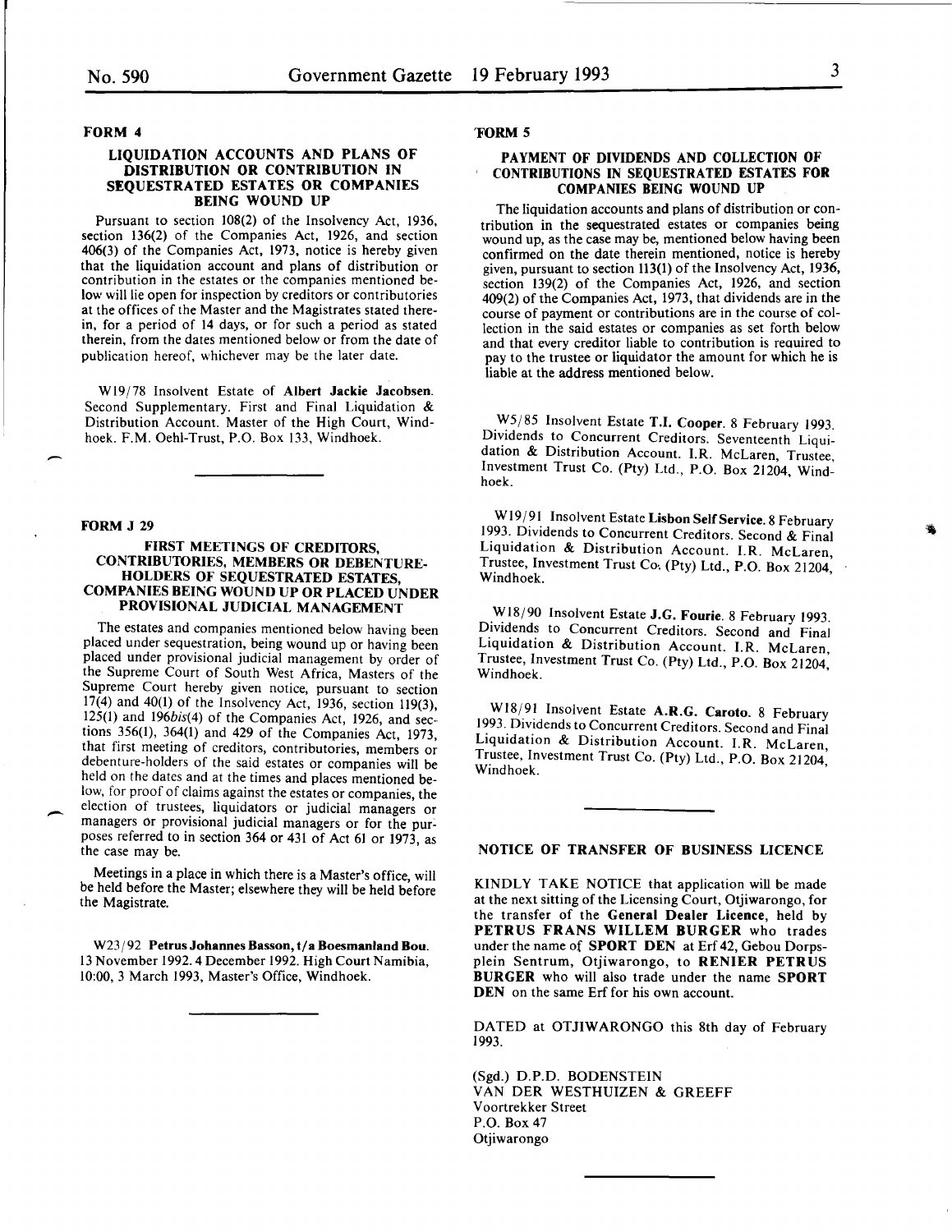$\overline{\phantom{a}}$ 

## IN THE HIGH COURT OF NAMIBIA

In the matter between:

| SWA BUILDING SOCIETY<br>and | Plaintiff |
|-----------------------------|-----------|
| WILLEM PIENAAR              | Defendant |

## NOTICE OF SALE IN EXECUTION

Pursuant to a Judgement of the above Honourable Court granted on the 15th day of February 1992, the following immovable property will be sold without reserve and "voetstoots" by the Deputy Sheriff of the District of Windhoek on Friday, the 5th day of March 1993, at 09:30, at Erf No. 8599, (a Portion of Erf No. 7092), Katutura Township, (Extension No. 9), Pinning Street, Windhoek.

| <b>CERTAIN</b> | Erf No. 8599, (a Portion of Erf No.                  |
|----------------|------------------------------------------------------|
|                | 7092), Katutura Township, (Exten-<br>sion No. $9$ ). |
|                |                                                      |

SITUATE In the Municipality of Windhoek Registration Division "K".

The "Conditions of Sale-in-Execution" will lie for inspection at the office of the Deputy Sheriff at Windhoek and at the Head Office of Plaintiff at Windhoek and Plaintiff's Attorneys, Fisher, Quarmby & Pfeifer, at the undermentioned address.

DATED at WINDHOEK this 4th day of February 1993.

(Sgd.) E.H. PFEIFER FISHER, QUARMBY & PFEIFER ATTORNEYS FOR PLAINTIFF 108 SWABS Building Post Street Windhoek

## IN THE HIGH COURT OF NAMIBIA

In the matter between:

| SWA BUILDING SOCIETY  | Plaintiff |
|-----------------------|-----------|
| and                   |           |
| FREDRIK JACOBUS JOODT | Defendant |

## NOTICE OF SALE IN EXECUTION

Pursuant to a Judgement of the above Honourable Court granted on the 14th day of February 1992, the following immovable property will be sold without reserve and "voetstoots" by the Deputy Sheriff of the District of Windhoek on Friday, the 5th day of March 1993, at 09:00, at Erf No. 1304, Wanaheda Township, (Extension No. 5), Tugela Street, Windhoek.

CERTAIN Erf No. 1304, Wanaheda Township, (Extension No.5);

SITUATE In the Municipality of Windhoek Registration Division "K".

The "Conditions of Sale-in-Execution" will lie for inspection at the office of the Deputy Sheriff at Windhoek and at the Head Office of Plaintiff at Windhoek and Plaintiff's Attorneys, Fisher, Quarmby & Pfeifer, at the undermentioned address.

DATED at WINDHOEK this 4th day of February 1993.

(Sgd.) E.H. PFEIFER FISHER, QUARMBY & PFEIFER ATTORNEYS FOR PLAINTIFF 108 SWABS Building Post Street Windhoek

# IN THE HIGH COURT OF NAMIBIA

In the matter between:

| SWA BUILDING SOCIETY | Plaintiff |
|----------------------|-----------|
| and<br>ERICK RÜHL    | Defendant |

## NOTICE OF SALE IN EXECUTION

Pursuant to a Judgement of the above Honourable Court granted on the 27th day of November 1992, the following immovable property will be sold without reserve and "voetstoots" by the Deputy Sheriff of the District of Keetmanshoop on Friday, the 5th day of March 1993, at 10:00, in front of the Magistrate's Court at Keetmanshoop..

| <b>CERTAIN</b> | Erf No. 95, Krönlein Township;      |
|----------------|-------------------------------------|
| <b>SITUATE</b> | In the Municipality of Keetmanshoop |

SITUATE Registration Division "T".

The "Conditions of Sale-in-Execution" will lie for inspection at the office of the Deputy Sheriff at Windhoek and at the Head Office of Plaintiff at Windhoek and Plaintiff's Attorneys, Fisher, Quarmby & Pfeifer, at the undermentioned address.

DATED at WINDHOEK this 4th day of February 1993.

(Sgd.) E.H. PFEIFER FISHER, QUARMBY & PFEIFER ATTORNEYS FOR PLAINTIFF 108 SWABS Building Post Street Windhoek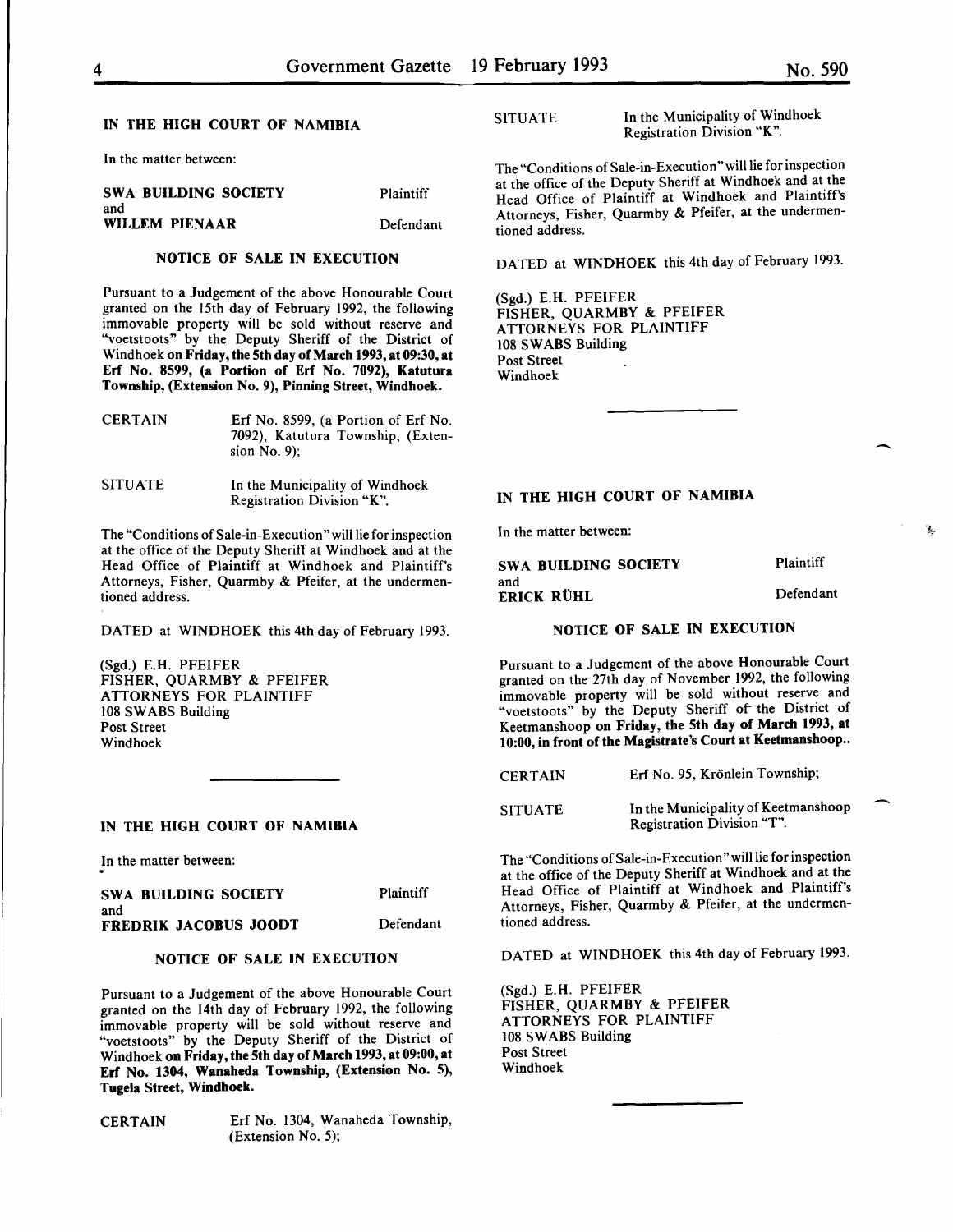# IN THE HIGH COURT OF NAMIBIA

In the matter between:

| <b>SWA BUILDING SOCIETY</b><br>and | Plaintiff |
|------------------------------------|-----------|
| <b>ISAK JOHN STRAUSS</b>           | Defendant |

## NOTICE OF SALE IN EXECUTION

Pursuant to a Judgement of the above Honourable Court granted on the 24th day of July 1992, the following immovable property will be sold without reserve and "voetstoots" by the Deputy Sheriff of the District of Rehoboth on Thursday, the 11th day of March 1993, at 10:00, in front of the Magistrate's Court at Rehoboth.

CERTAIN Erf No. F468, Rehoboth;

SITUATE In Rehoboth.

The "Conditions of Sale-in-Execution" will lie for inspection at the office of the Deputy Sheriff at Windhoek and at the Head Office of Plaintiff at Windhoek and Plaintiff's Attorneys, Fisher, Quarmby & Pfeifer, at the undermentioned address.

DATED at WINDHOEK this 4th day of February 1993.

(Sgd.) E.H. PFEIFER FISHER, QUARMBY & PFEIFER ATTORNEYS FOR PLAINTIFF 108 SWABS Building Post Street Windhoek

## IN THE HIGH COURT OF NAMIBIA

In the matter between:

| SWA BUILDING SOCIETY<br>and | Plaintiff |
|-----------------------------|-----------|
| RYMOND DAWID CAREW          | Defendant |

## NOTICE OF SALE IN EXECUTION

Pursuant to a Judgement of the above Honourable Court granted on the 27th day of August 1992, the following immovable property will be sold without reserve and "voetstoots" by the Deputy Sheriff of the District of Rehoboth on Thursday, the 11th day of March 1993, at 10:00, in front of the Magistrate's Court at Rehoboth.

CERTAIN Erf No. Bl028, Rehoboth;

SITUATE In Rehoboth.

The "Conditions of Sale-in-Execution "will lie for inspection at the office of the Deputy Sheriff at Rehoboth and at the Head Office of Plaintiff at Windhoek and Plaintiff's Attorneys, Fisher, Quarmby & Pfeifer, at the undermentioned address.

DATED at WINDHOEK this 4th day of February 1993.

(Sgd.) E.H. PFEIFER FISHER, QUARMBY & PFEIFER ATTORNEYS FOR PLAINTIFF 108 SWABS Building Post Street Windhoek

#### IN THE HIGH COURT OF NAMIBIA

In the matter between:

| SWA BUILDING SOCIETY             | Plaintiff |
|----------------------------------|-----------|
| and                              |           |
| <b>JOHAN HENRY MARTIN JANSEN</b> | Defendant |

# NOTICE OF SALE IN EXECUTION

Pursuant to a Judgement of the above Honourable Court granted on the 19th day of June 1992, the following immovable property will be sold without reserve and "voetstoots" by the Deputy Sheriff of the District of Windhoek on Friday, the 5th day of March 1993, at 10:00, at Erf No. 91, Khomasdal Township, (Extension No. 5), Jade Street, Windhoek.

| <b>CERTAIN</b> | Erf No. 91. Khomasdal Township<br>$(Extension No. 5)$ ;       |
|----------------|---------------------------------------------------------------|
| <b>SITUATE</b> | In the Municipality of Windhoek<br>Registration Division "K". |

The "Conditions of Sale-in-Execution" will lie for inspection at the office of the Deputy Sheriff at Windhoek and at the Head Office of Plaintiff at Windhoek and Plaintiff's Attorneys, Fisher, Quarmby & Pfeifer, at the undermentioned address.

DATED at WINDHOEK this 8th day of February 1993.

(Sgd.) E.H. PFEIFER FISHER, QUARMBY & PFEIFER ATTORNEYS FOR PLAINTIFF 108 SWABS Building Post Street Windhoek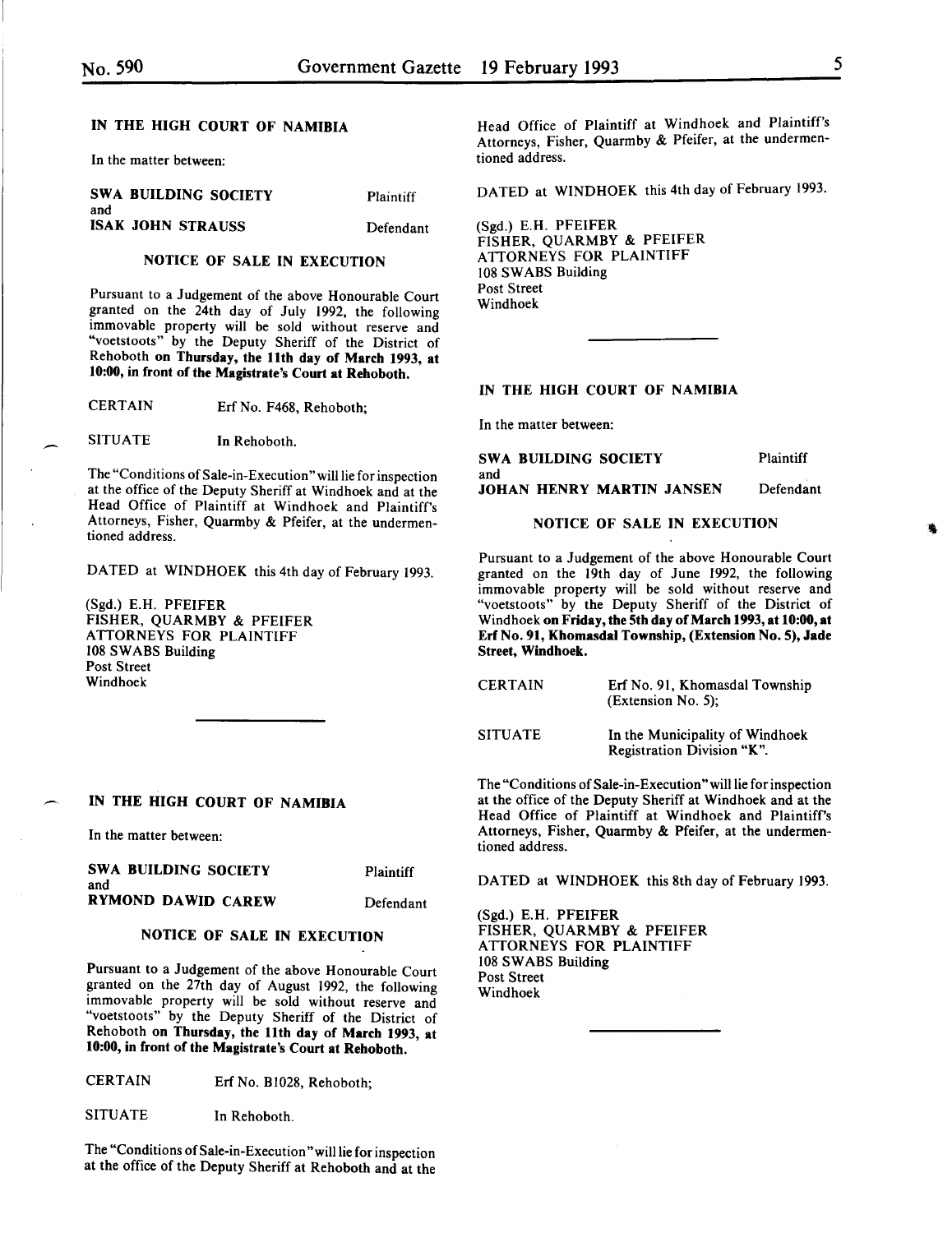TAKE NOTICE that ARTHUR SAMUEL DE BRUYN intends to alienate and dispose of the business being conducted by him under the name and style of THE BUTTERFLY at Roon Street, Swakopmund to and in favour of JEFFREY ALLAN WELSH, as nominee of ALTERNATIVE HOLDINGS (PTY) LIMITED, who shall carry on the aforesaid business for his own account under the same name on the aforesaid premises, and this publication shall serve as due notice having been given in terms of Section 34 of the Insolvency Act No. 24 of 1936, and furthermore, that after publication of this notice the said JEFFREY ALLAN WELSH as nominee of ALTER-NATIVE HOLDINGS (PTY) LIMITED shall apply to the Magistrate for the district of Swakopmund for the transfer of the trading licences in respect of the aforesaid business into his name.

DATED at SWAKOPMUND this lst day of February t993.

AHRENS & CO. ATTORNEYS FOR PARTIES P.O. Box 1261 32 Post Street Swakopmund

# IN THE HIGH COURT OF NAMIBIA

| In the matter between:                                   | <b>CASE NO.: 1824/92</b> |
|----------------------------------------------------------|--------------------------|
| <b>GOVERNMENT OF THE</b><br><b>REPUBLIC OF NAMIBIA</b>   | Plaintiff                |
| and<br><b>REINHARD EUGEN AUGUST</b><br><b>STROWITSKI</b> | Defendant                |

#### NOTICE OF SALE IN EXECUTION

In execution of a judgement of the above Honourable Court in above action, a sale without reserve will be held by the Deputy Sheriff, Windhoek, at Charlotte Gogol Flats, No. 1 Koch Street, Klein-Windhoek, on Monday 8 March 1993, at 09:00, of the undermentioned property:

CERTAIN Section No. 2 of Sectional Plan No. 6/1991 in the building known as Charlotte Gogo! Flats;

SITUATE In the Municipality of Windhoek.

TERMS: 10% of the purchase price and the auctioneer's commission must be paid on the date of sale. The further terms of the sale will be read prior to the auction and lie for inspection at the office of the Deputy Sheriff and at the offices of the execution creditor's attorneys.

DATED at WINDHOEK this 8th day of February 1993.

GOVERNMENT ATTORNEY ATTORNEY FOR PLAINTIFF No. 9 Luderitz Street Windhoek

# IN THE MAGISTRATE'S COURT FOR THE DISTRICT OF WINDHOEK

HELD AT WINDHOEK CASE NO.: 7416/87

In the matter between:

| <b>SCHUSTERS, a Division</b><br>of SONNEX (PTY) LTD. | Plaintiff |
|------------------------------------------------------|-----------|
| and<br><b>HEINRICH SCHRÖDER</b>                      | Defendant |

# NOTICE OF SALE IN EXECUTION

In execution of a Judgement granted by the above Honourable Court, the following property will be sold by public auction by the Messenger of Court, Swakopmund, on Saturday, 6 March 1993, at 10:30, at Erf No. 676, Mondesa, Swakopmund:

| CERTAIN          | Erf No. 676, Mondesa, Swakopmund;  |
|------------------|------------------------------------|
| <b>SITUATE</b>   | Extension No. 2;                   |
| <b>MEASURING</b> | 800 (eight hundred) square metres; |

with all improvements thereon:

### CONDITIONS OF SALE:

- 1. The Sale is subject to the provisions of the Magistrate's Court Act No. 32 of 1944, as amended, and the property will be sold "voetstoots" according to the existing title deed.
- 2. One-tenth of the purchase price shall be payable immediately after the Sale in cash, the balance together with interest thereon at 10% against transfer, which transfer shall be given without delay.
- 3. The complete Conditions of Sale will be read out at the time of the sale, and may be inspected beforehand at the offices of the Plaintiff and Plaintiff's attorneys at the undermentioned address, as also at the offices of the Messenger of Court, Swakopmund.

DATED at WINDHOEK this 2nd day of February 1993.

(Sgd.) H. DIEKMANN ENGLING, STRITTER & PARTNERS ATTORNEYS FOR PLAINTIFF 5th Floor CDM Centre **Bülow Street** Windhoek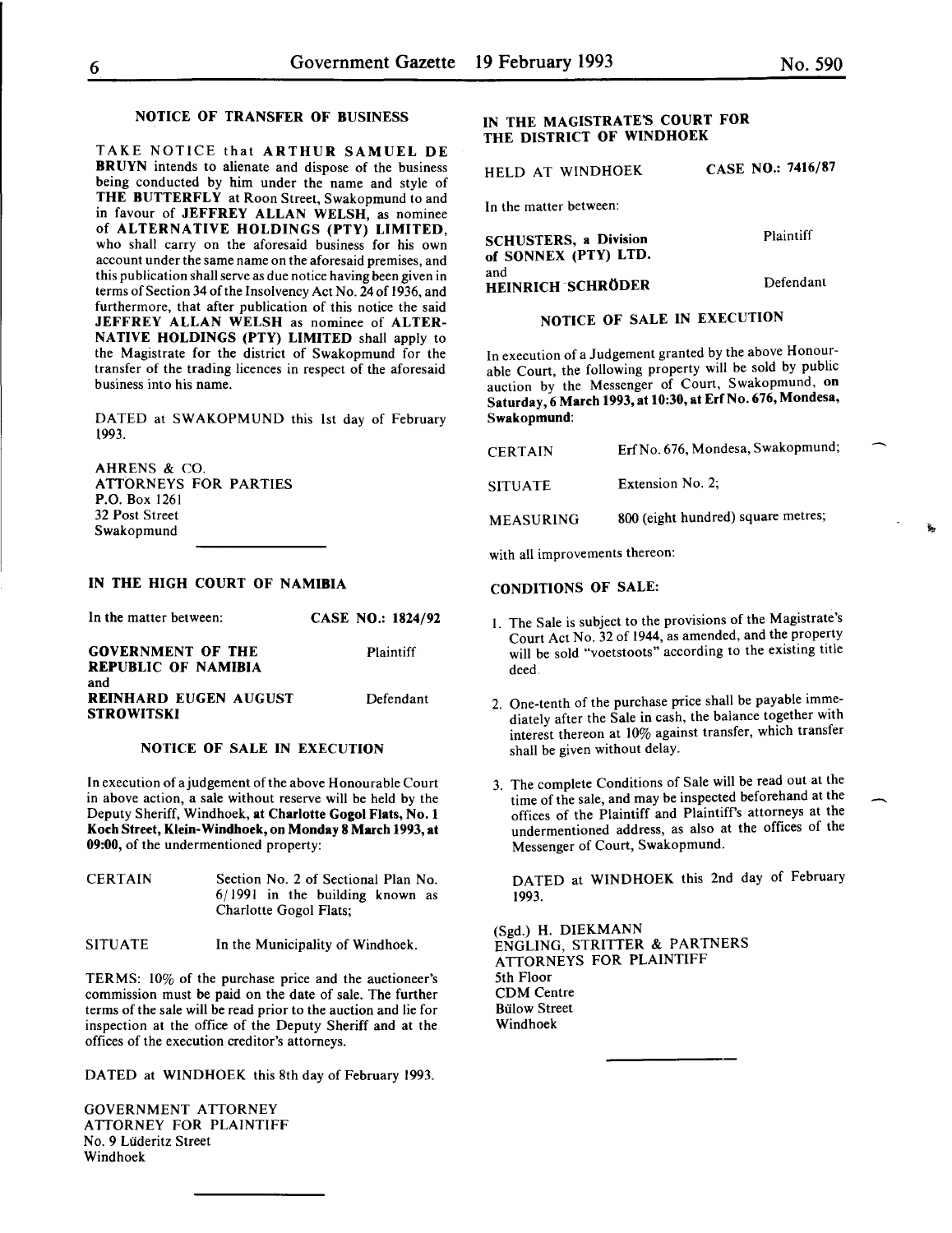-

-

## IN THE MAGISTRATE'S COURT FOR THE DISTRICT OF WINDHOEK

HELD AT WINDHOEK CASE NO.: 7416/87

In the matter between:

SCHUSTERS, a Division of SONNEX (PTY) LTD. and HEINRICH SCHRODER Plaintiff Defendant

## NOTICE OF SALE IN EXECUTION

In execution of a Judgement granted by the above Honourable Court, the following property will be sold by public auction by the Messenger of Court, Swakopmund, on Saturday, 6 March 1993, at 10:30, at Erf No. 677, Mondesa, Swakopmund.

| <b>CERTAIN</b><br>Erf No. 677, Mondesa, Swakopmund; |
|-----------------------------------------------------|
|-----------------------------------------------------|

SITUATE Extension No. 2;

MEASURING 800 (eight hundred) square metres;

with all improvements thereon.

## CONDITIONS OF SALE:

- I. The Sale is subject to the provisions of the Magistrate's Court Act No. 32 of 1944, as amended, and the property will be sold "voetstoots" according to the existing title deed.
- 2. One-tenth of the purchase price shall be payable immediately after the Sale in cash, the balance together with interest thereon at 10% against transfer, which transfer shall be given without delay.
- 3. The complete Conditions of Sale will be read out at the time of the sale, and may be inspected beforehand at the offices of the Plaintiff and Plaintiffs attorneys at the undermentioned address, as also at the offices of the Messenger of Court, Swakopmund.

DATED at WINDHOEK this 2nd day of February 1993.

(Sgd.) H. DIEKMANN ENGLING, STRITIER & PARTNERS **ATTORNEYS FOR PLAINTIFF** 5th Floor CDM Centre **Bülow Street** Windhoek

## THE ALIENS ACT, 1937 NOTICE OF INTENTION OF CHANGE OF SURNAME

I, SHILONGO MUSHISHENI, residing at Windhoek and employed as a Carpenter at K.L. Construction (Pty) Ltd., Windhoek, intend applying to the Minister of Home Affairs for authority under Section 9 of the Aliens Act, 1937, to assume the surname KATOOLE for the reason that MUSHISHENI is my father's first name.

I previously bore the names SHILONGO MUSHISHENI.

Any person who objects to my assumption of the said surname of **KATOOLE** should as soon as may be lodge his/her objection, in writing, with a statement of his/her reasons therefor, with the Magistrate of Windhoek.

(Sgd.) S. MUSHISHENI Dated: 20 February 1993

## THE ALIENS ACT, 1937 NOTICE OF INTENTION OF CHANGE OF SURNAME

I, MAGDALENA ELlA, residing at BM 42/65, P.O. Box 1571, Otjiwarongo, and presently unemployed, intend applying to the Minister of Home Affairs for authority under Section 9 of the Aliens Act, 1937, to assume the surname IYAMBO for the reason that ELlA is my father's christian name.

I previously bore the names MAGDALENA ELlA.

Any person who objects to my assumption of the said surname of IYAMBO should as soon as may be lodge his/her objection, in writing, with a statement of his/her reasons therefor, with the Magistrate of Otjiwarongo.

(Sgd.) M. ELlA Dated: I February 1993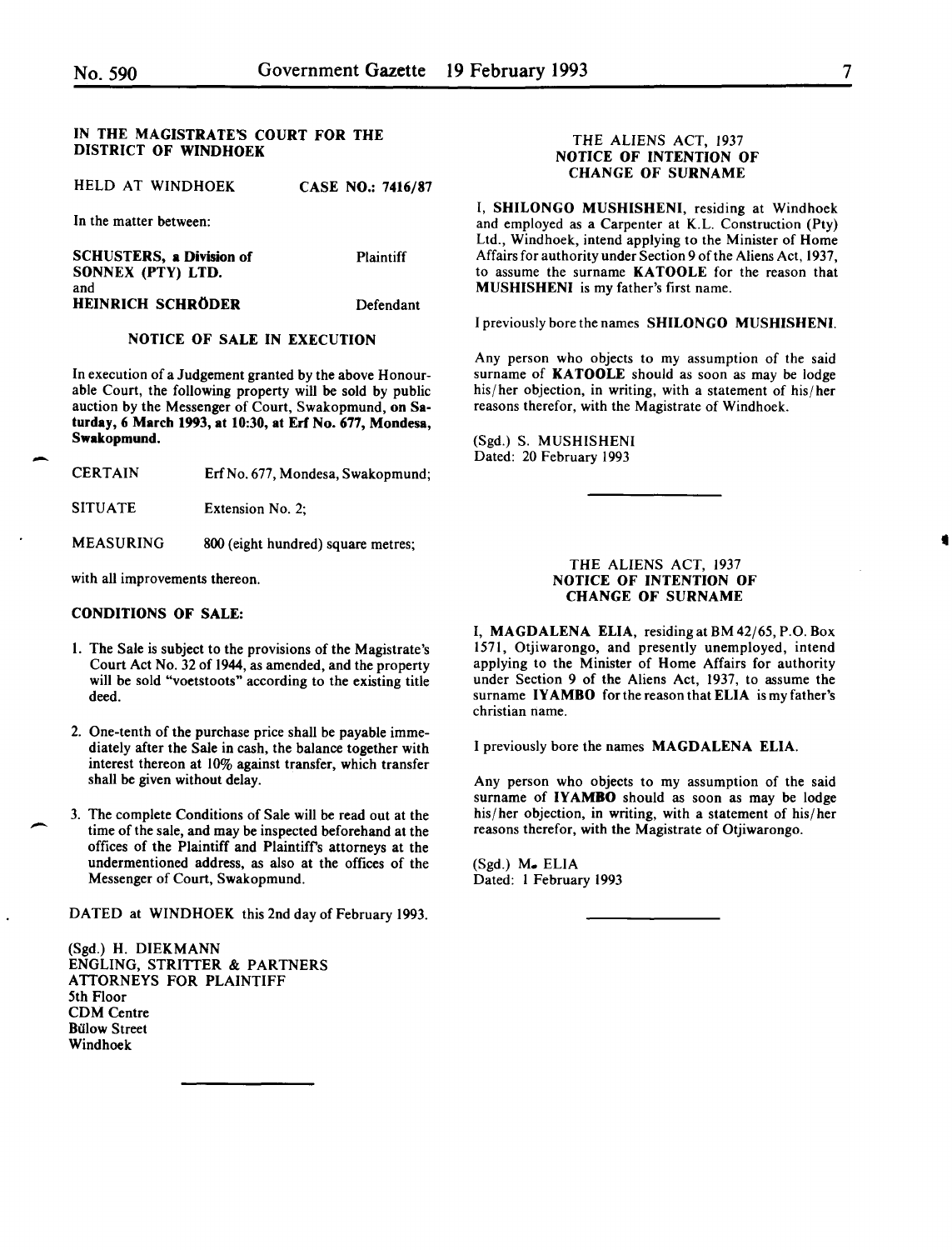## THE ALIENS ACT, 1937 NOTICE OF INTENTION OF CHANGE OF SURNAME

I, LYDA MIKKA, residing at Windhoek and presently unemployed, intend applying to the Minister of Home Affairs for authority under section 9 of the Aliens Act, 1937, to assume the surname SHAMBWILA for the reason that MIKKA is my father's surname and I want my grandfather's surname.

I previously bore the names LYDA MIKKA.

Any person who objects to my assumption of the said surname of **SHAMBWILA** should as soon as may be lodge his/ her objection, in writing, with a statement of his/ her reasons therefor, with the Magistrate of Windhoek.

(Sgd.) L. MIKKA P.O. Box 3063 Windhoek Dated: 22 January 1993

1063

## THE ALIENS ACT, 1937 NOTICE OF INTENTION OF CHANGE OF SURNAME

I, FRANS MWAPOPYANGE, residing at 025/1 Katutura, Tel. 216208, and presently a student, intend applying to the Minister of Home Affairs for authority under section 9 of the Aliens Act, 1937, to assume the surname SHIKULO for the reason that MWAPOP-YANGE is one of my first names.

I previously bore the names FRANS MWAPOPYANGE.

Any person who objects to my assumption of the said surname of **SHIKULO** should as soon as may be lodge his/ her objection, in writing, with a statement of his/ her reasons therefor, with the Magistrate of Windhoek.

(Sgd.) F. MWAPOPYANGE P.O. Box 60255 Windhoek Dated: 2 February 1993 1064

## THE ALIENS ACT, 1937 NOTICE OF INTENTION OF CHANGE OF SURNAME

I, RINNA ANDREAS, residing at D71/35, Soweto, Eumaus Street, P.O. Box 60440, Windhoek, and presently unemployed, intend applying to the Minister of Home Affairs for authority under section 9 of the Aliens Act, 1937, to assume the surname AMUKOTO for the reason that ANDREAS is my father's first name.

I previously bore the names RINNA ANDREAS.

Any person who objects to my assumption of the said surname of **AMUKOTO** should as soon as may be lodge his/her objection, in writing, with a statement of his/her reasons therefor, with the Magistrate of Windhoek.

(Sgd.) R. ANDREAS Dated: 4 February 1993

1065

## THE ALIENS ACT, 1937 NOTICE OF INTENTION OF CHANGE OF SURNAME

I, PETRUS NGHIPULA, residing at Windhoek and employed as a Soldier, intend applying to the Minister of Home Affairs for authority under section 9 of the Aliens Act, 1937, to assume the surname SHIDOLO for the reason that NGHIPULA is my father's name.

I previously bore the names PETRUS NGHIPULA.

Any person who objects to my assumption of the said surname of SHIDOLO should as soon as may be lodge his/her objection, in writing, with a statement of his/her reasons therefor, with the Magistrate of Windhoek.

(Sgd.) P. NGHIPULA Dated: 5 February 1993 1066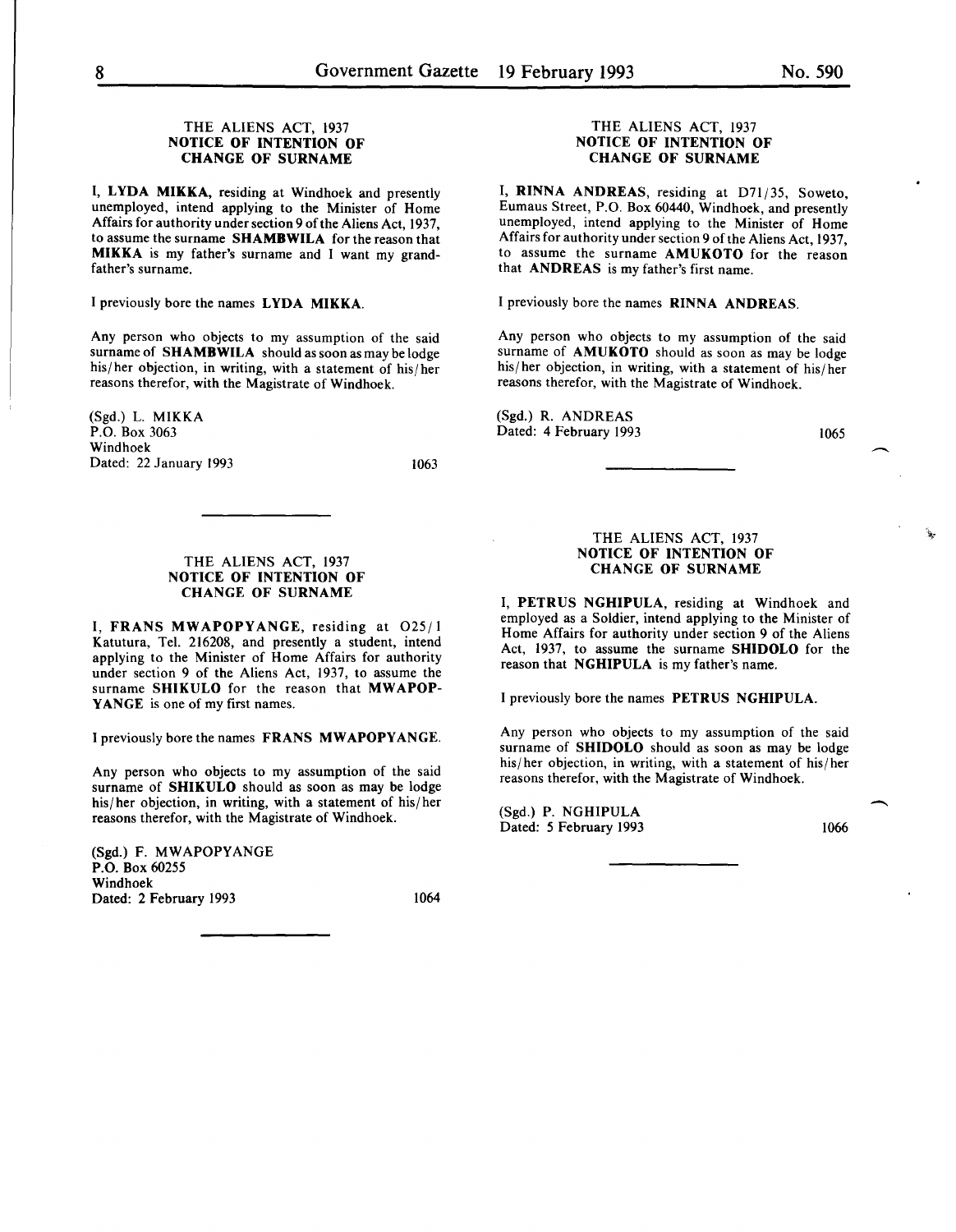## THE ALIENS ACT, 1937 NOTICE OF INTENTION OF CHANGE OF SURNAME

I, JOSEF HENINGA, residing at House No. 151, Brandberg Street, Kuisebmond, P.O. Box 3415, Walvis Bay, and employed as a Driver at A. Hüster Machine Tool Company, intend applying to the Minister of Home Affairs for authority under section 9 of the Aliens Act, 1937, to assume the surname MUNDJINDI for the reason that **HENINGA** is just a name which I took to get an I.D. in the past.

I previously bore the names JOSEF HENINGA.

Any person who objects to my assumption of the said surname of **MUNDJINDI** should as soon as may be lodge his/ her objection, in writing, with a statement of his/ her reasons therefor, with the Magistrate of Windhoek.

(Sgd.) J. HENINGA Dated: *5* February 1993

1067

## THE ALIENS ACT, 1937 NOTICE OF INTENTION OF CHANGE OF SURNAME

I, LOIDE ROBERT, residing at Ombaladila, Ondonga, Post Office Ondangwa, and presently unemployed, intend applying to the Minister of Home Affairs for authority under section 9 of the Aliens Act, 1937, to assume the surname TAUKUHEKE for the reason that ROBERT is my father's first name.

I previously bore the names LOIDE ROBERT.

Any person who objects to my assumption of the said surname of TAUKUHEKE should as soon as may be lodge his/ her objection, in writing, with a statement of his/ her reasons therefor, with the Magistrate of Ondangwa.

(Sgd.) L. ROBERT Dated: 9 February 1993 1068

## THE ALIENS ACT, 1937 NOTICE OF INTENTION OF CHANGE OF SURNAME

I, SILAS NAMUTUIKA, residing at Oshakati, House No. 688, Tel. 20568, and employed as a Driver, intend applying to the Minister of Home Affairs for authority under sectjon 9 of the Aliens Act, 1937, to assume the surname MBANGULA for the reason that NAMU-TUIKA is my first name.

I previously bore the names SILAS NAMUTUIKA.

Any person who objects to my assumption of the said surname of **MBANGULA** should as soon as may be lodge his/ her objection, in writing, with a statement of his/ her reasons therefor, with the Magistrate of Oshakati.

(Sgd.) S. NAMUTUIKA Dated: 8 February 1993

1069

## NOTICE OF TRANSFER OF BUSINESS

TAKE NOTICE that after fourteen (14) days of publication of this Notice, application will be made to the Trading Licences Court, Karasburg, for the transfer of the Restaurant, General Dealer's, Tobacco Retail and Patent Medicines licences held by ABRAHAM MARITZ who trades as such at Erf No. 2, at Main Street, Karasburg, District Karasburg under the name and style of NAMIB OASE to LOUIS JOHANNES BURGER, who will trade under the same name and style at the same address.

SIGNED at KARASBURG on this 8th day of February 1993.

RISSIK & COX ATTORNEYS FOR APPLICANT lOth Avenue P.O. Box 8 **Karasburg**